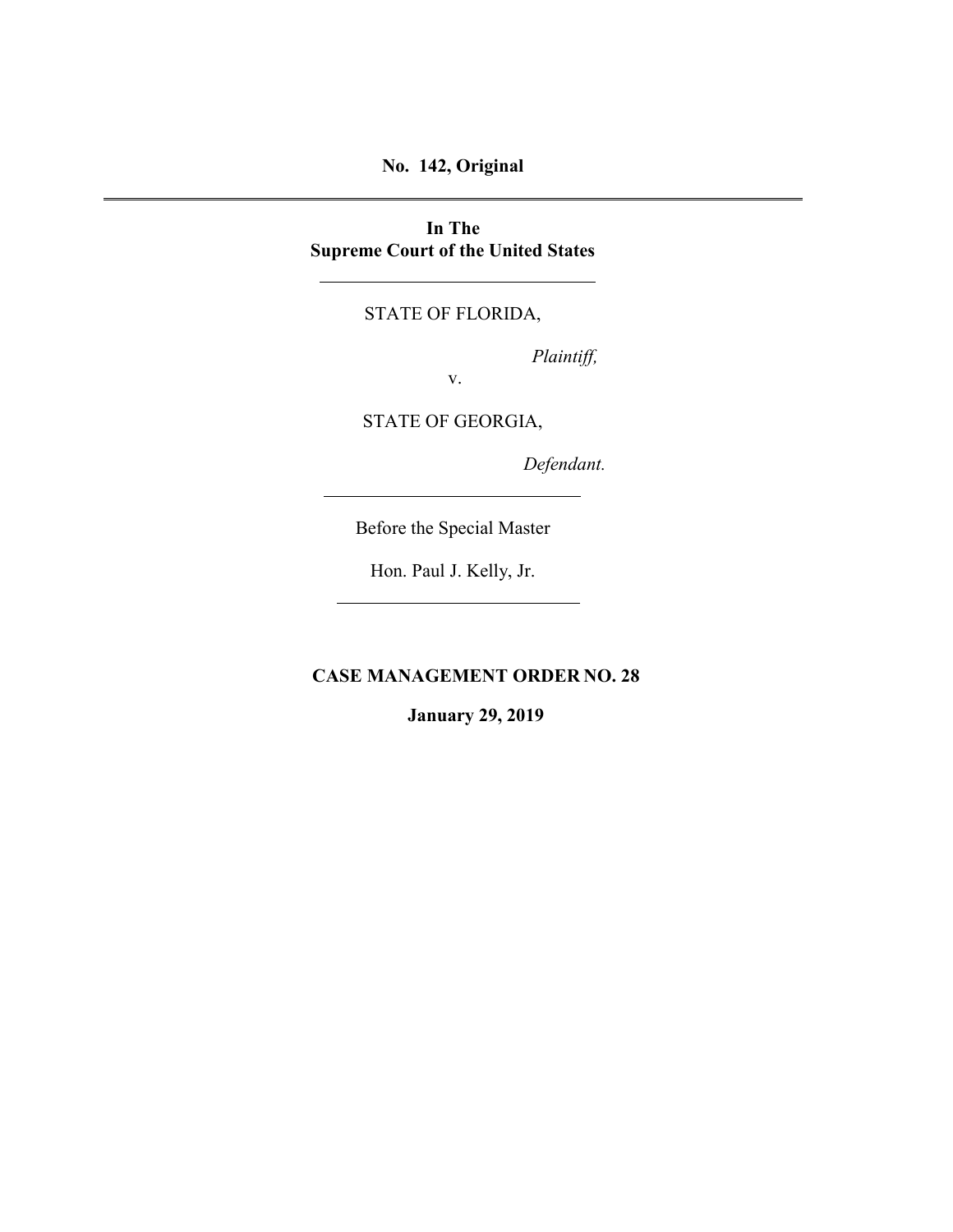# **CASE MANAGEMENT ORDER NO. 28**

For the purposes of the proceedings before the Special Master, IT IS HEREBY

### ORDERED THAT:

Appendix A of the Case Management Plan is amended as follows.

## **APPENDIX A** *Florida v. Georgia***, No. 142, Original Distribution List for Service of Documents and Email Filed with the Special Master**

| <b>For State of Florida</b>                                    | <b>For State of Georgia</b>                     |
|----------------------------------------------------------------|-------------------------------------------------|
| By FedEx and Email:                                            | By FedEx and Email:                             |
|                                                                |                                                 |
| <b>Gregory Garre</b>                                           | Craig S. Primis, P.C.                           |
| Counsel of Record                                              | Counsel of Record                               |
| Latham & Watkins LLP                                           | Kirkland & Ellis LLP                            |
| 555 Eleventh Street, NW<br>Suite 1000                          | 655 15th Street, N.W.<br>Washington, D.C. 20005 |
| Washington, DC 20004                                           | $T: (202) 879 - 5000$                           |
| T: 1.202.637.2207                                              | craig.primis@kirkland.com                       |
| gregory.garre@]w.com                                           |                                                 |
|                                                                |                                                 |
| Justin G. Wolfe                                                |                                                 |
| Interim General Counsel<br>Florida Department of Environmental |                                                 |
| Protection                                                     |                                                 |
| 3900 Commonwealth Blvd., MS 35                                 |                                                 |
| Tallahassee, FL 32399-3000                                     |                                                 |
| $T: (850)$ 245-2214                                            |                                                 |
| Justin.G.Wolfe@dep.state.fl.us                                 |                                                 |
| Amit Agarwal                                                   |                                                 |
| <b>Solicitor General</b>                                       |                                                 |
| Office of the Florida Attorney General                         |                                                 |
| The Capitol, PL-01                                             |                                                 |
| Tallahassee, FL 32399                                          |                                                 |
| Amit.Agarwal@myfloridalegal.com                                |                                                 |
| $T: (850)$ 414-3688                                            |                                                 |
|                                                                |                                                 |
|                                                                |                                                 |
|                                                                |                                                 |
|                                                                |                                                 |
|                                                                |                                                 |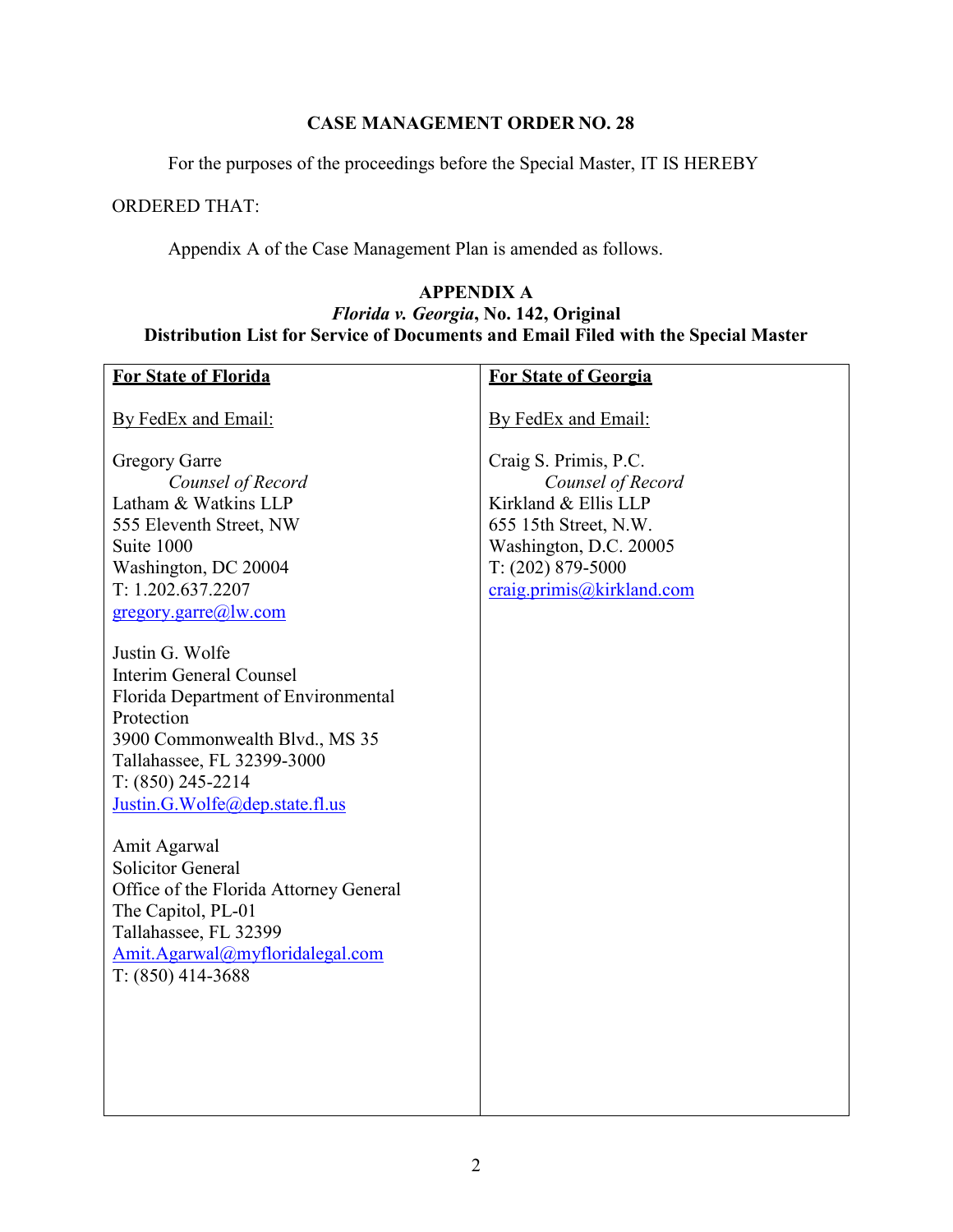| By Email Only                                                                                                                                                                                                                                                                                                                                                                             | By Email Only                                                                                                                                                                                                     |
|-------------------------------------------------------------------------------------------------------------------------------------------------------------------------------------------------------------------------------------------------------------------------------------------------------------------------------------------------------------------------------------------|-------------------------------------------------------------------------------------------------------------------------------------------------------------------------------------------------------------------|
| Ashley Moody<br>Stephanie Gray<br>(Stephanie.A.Gray@dep.state.fl.us)<br><b>Carson Zimmer</b><br>(Carson.Zimmer@dep.state.fl.us)<br><b>Edward Wenger</b><br>(Edward.Wenger@myfloridalegal.com)<br>Christopher Baum<br>(christopher.baum@myfloridalegal.com)<br>Philip J. Perry<br>Jamie L. Wine<br>Abid R. Qureshi<br>Paul N. Singarella<br>Benjamin W. Snyder<br>floridaacf.lwteam@lw.com | Christopher M. Carr<br>David Dove<br>Carey Miller<br><b>Andrew Pinson</b><br>Ryan Teague<br>K. Winn Allen<br>Devora Allon<br>georgiawaterteam@kirkland.com                                                        |
|                                                                                                                                                                                                                                                                                                                                                                                           | <b>For United States of America</b>                                                                                                                                                                               |
|                                                                                                                                                                                                                                                                                                                                                                                           | By FedEx and Email:                                                                                                                                                                                               |
|                                                                                                                                                                                                                                                                                                                                                                                           | Noel Francisco<br><b>Solicitor General</b><br>Counsel of Record<br>U.S. Department of Justice<br>950 Pennsylvania Avenue, NW<br>Washington, DC 20530<br>$T: (202) 514-2203$<br>$supremechriefs(\omega)$ usdoj.gov |
|                                                                                                                                                                                                                                                                                                                                                                                           | By Email only:                                                                                                                                                                                                    |
|                                                                                                                                                                                                                                                                                                                                                                                           | Michael T. Gray<br>michael.gray2@usdoj.gov<br>James Dubois<br>$j$ ames.dubois@usdoj.gov                                                                                                                           |